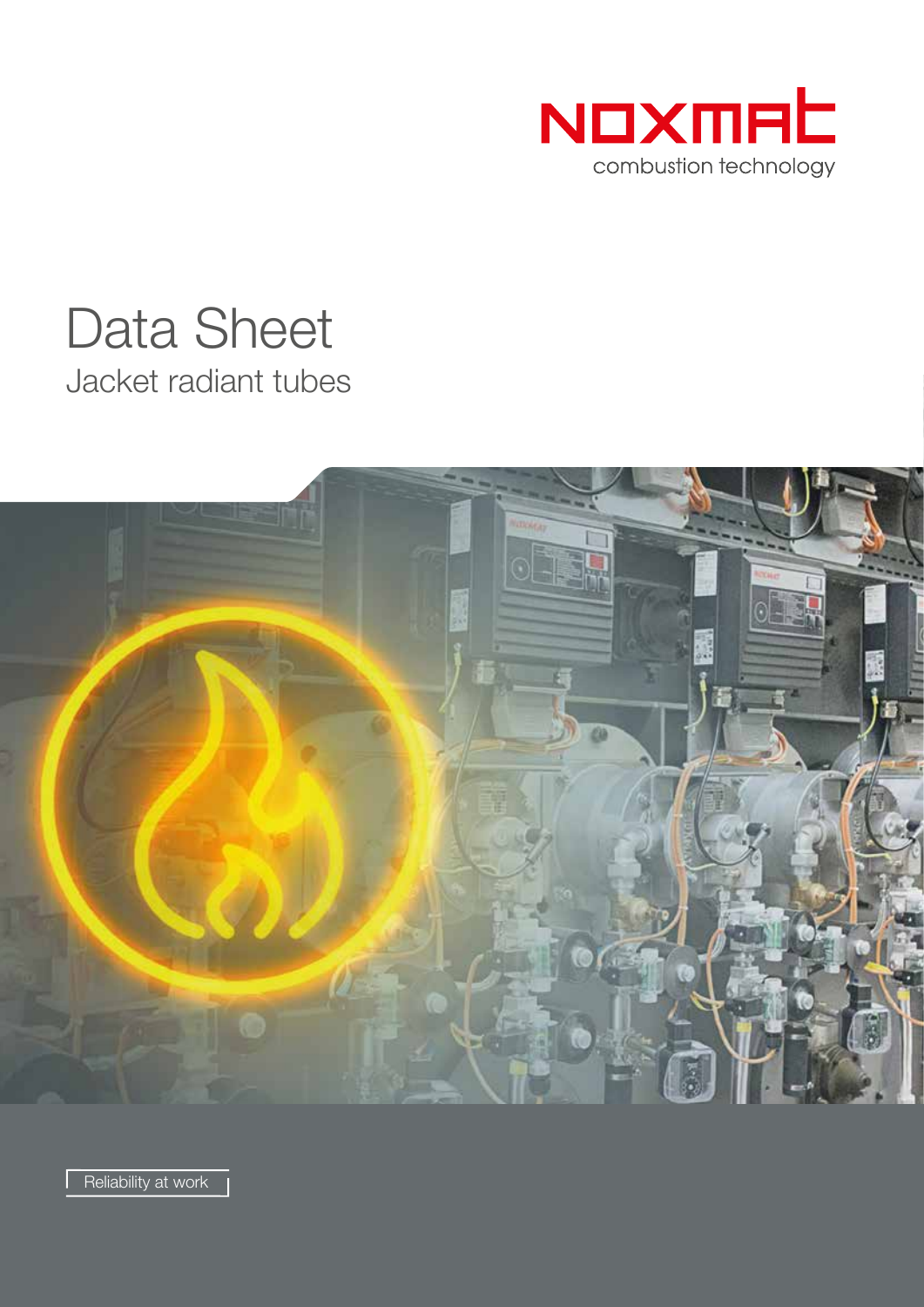## JACKET RADIANT TUBES (K TYPE)

Ceramic radiant tubes for the indirect heating of industrial furnaces



#### Specifications & Advantages

- Especially high oxidation and corrosion resistance (no scaling)
- Suitable for horizontal or vertical installation
- Heating tube, flame tube, and spacers are designed in SiSiC ceramic, for thermal stability of up to 1300°C
- Extremely high density even at application temperature
- Constant mechanical rigidity
- Wide selection of different sizes for diverse applications
- Compatibility with other systems
- Especially maintenance-friendly, modular set-up with reusable components
- Numerous possible combinations with burners in ceramic and steel design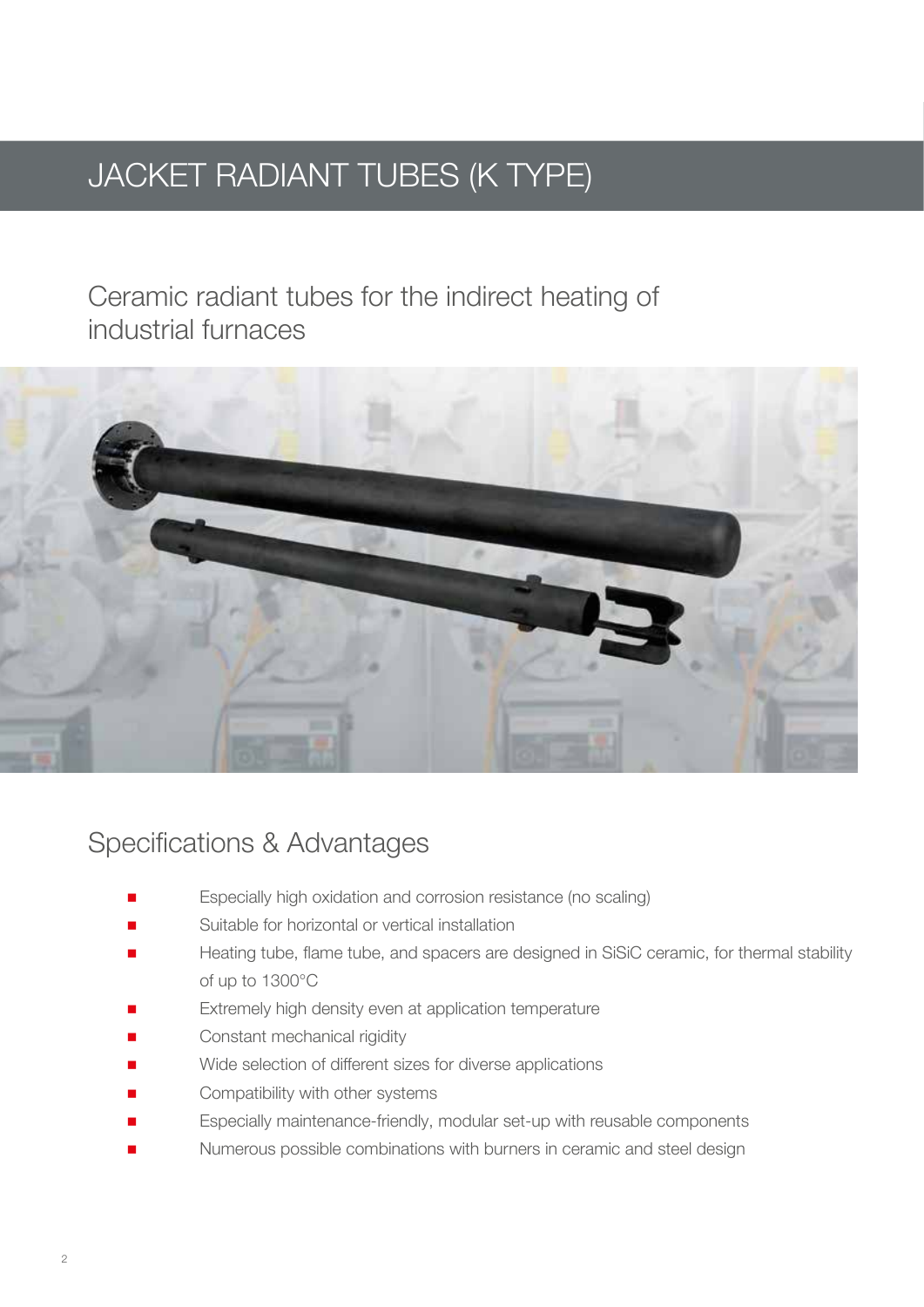

#### Possible combinations with ceramic burners



| <b>Burner</b> size    | Outer casing diameter [mm] |                             |     |     |     |                                |     |     |
|-----------------------|----------------------------|-----------------------------|-----|-----|-----|--------------------------------|-----|-----|
|                       | 80                         | 90                          | 100 | 115 | 140 | 145                            | 165 | 200 |
| K-RHGBE 15            |                            |                             |     |     |     |                                |     |     |
| K-RHGB 15             |                            |                             |     |     |     |                                |     |     |
| K-RHGBE 30/K-RHGB 25  |                            |                             |     |     |     |                                |     |     |
| K-RHGBE 50/K-RHGB 40  |                            |                             |     |     |     |                                |     |     |
| K-RHGBE 100/K-RHGB 80 |                            |                             |     |     |     |                                |     |     |
| not combinable        |                            | with waste gas guiding tube |     |     |     | without waste gas guiding tube |     |     |

#### with steel burners



| <b>Burner</b> size | Outer casing diameter [mm] |     |     |     |  |  |
|--------------------|----------------------------|-----|-----|-----|--|--|
|                    | 140                        | 145 | 165 | 200 |  |  |
| RHGB 15            |                            |     |     |     |  |  |
| RHGB 25            |                            |     |     |     |  |  |
| RHGB 40            |                            |     |     |     |  |  |
|                    |                            |     |     |     |  |  |

**not combinable** with waste gas guiding tube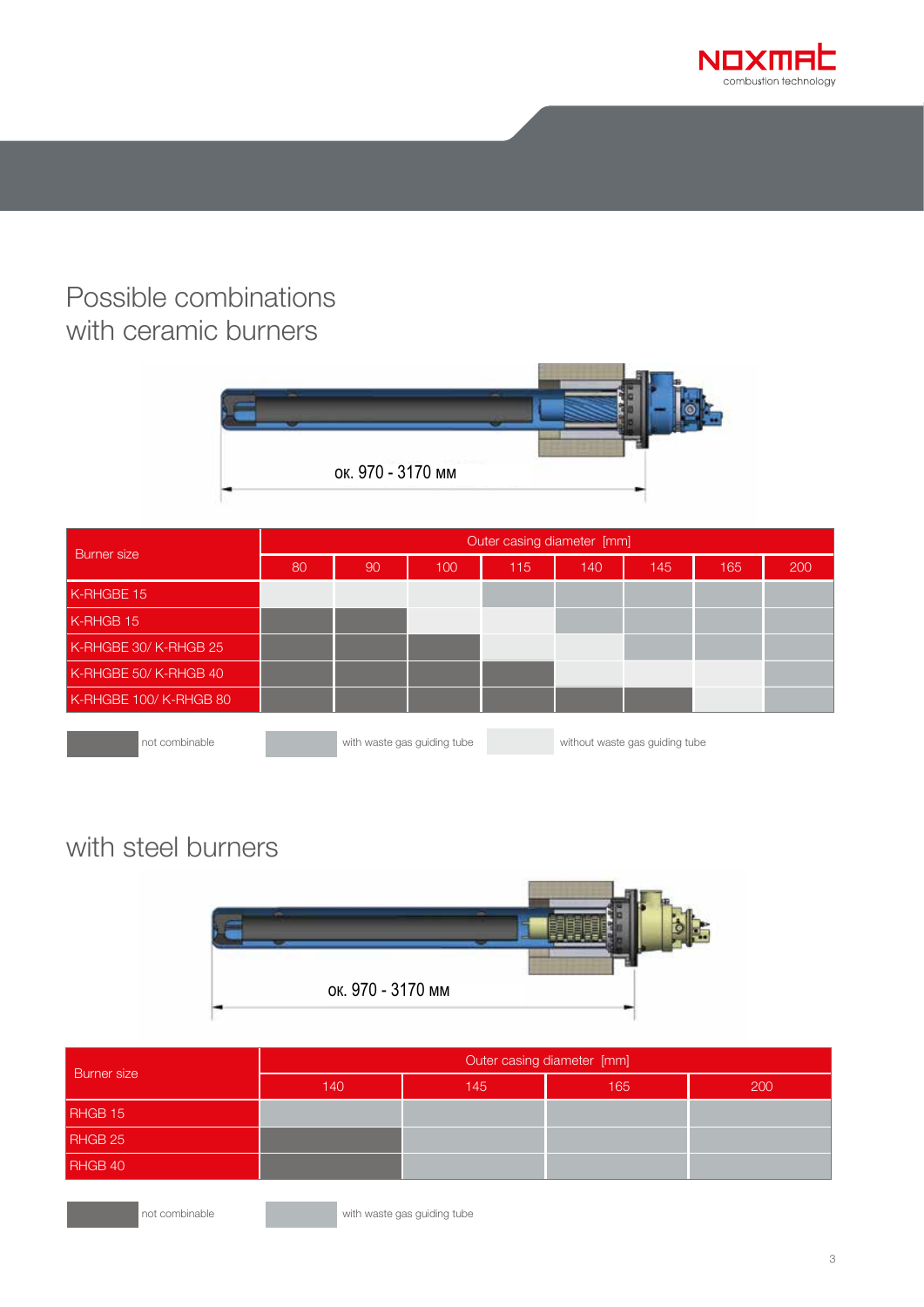## JACKET RADIANT TUBES (STEEL)

#### Steel radiant tubes for the indirect heating of industrial furnaces



#### Specifications & Advantages

- Suitable for horizontal and vertical installation
- Particularly mechanically robust
- Wide selection of different sizes for diverse applications
- Numerous designs (p-, double-p, u-tubes, etc.)
- High power input due to large surface (i.e. double-p tube)
- Extremely high density even at application temperature (depending on material)
- Very compatible with other systems
- Combinable with burners in ceramic and steel design



Example of use P shapes, implementation on request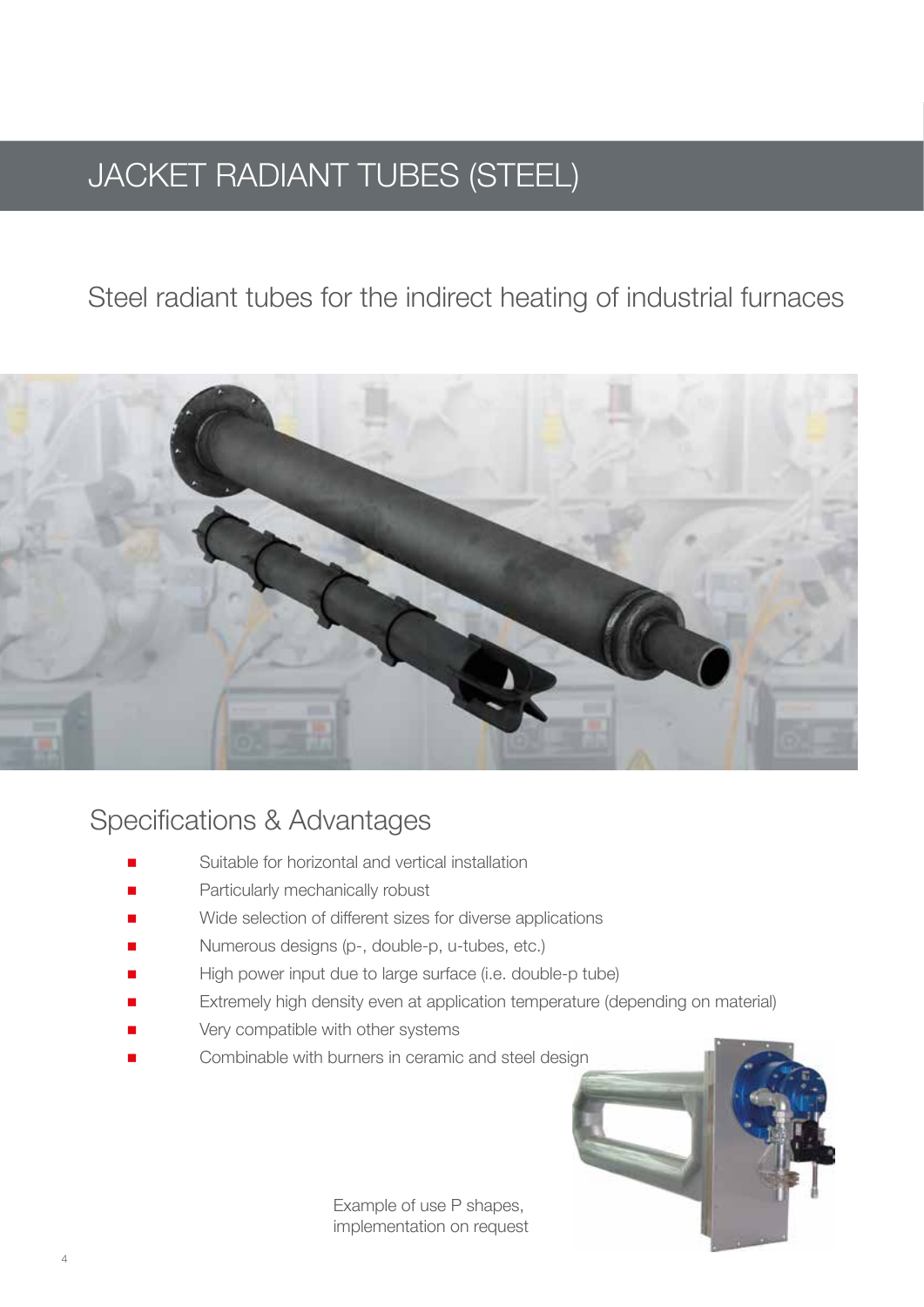

#### Possible combinations with ceramic burners



| <b>Burner</b> size    | Mantelrohrdurchmesser (mm) |                             |     |                                |     |  |  |
|-----------------------|----------------------------|-----------------------------|-----|--------------------------------|-----|--|--|
|                       | 100                        | 120                         | 150 | 200                            | 300 |  |  |
| K-RHGBE 15            |                            |                             |     |                                |     |  |  |
| K-RHGB 15             |                            |                             |     |                                |     |  |  |
| K-RHGBE 30/K-RHGB 25  |                            |                             |     |                                |     |  |  |
| K-RHGBE 50/K-RHGB 40  |                            |                             |     |                                |     |  |  |
| K-RHGBE 100/K-RHGB 80 |                            |                             |     |                                |     |  |  |
| K-RHGB 160            |                            |                             |     |                                |     |  |  |
| not combinable        |                            | with waste gas guiding tube |     | without waste gas guiding tube |     |  |  |

### with steel burners



| <b>Burner</b> size | Mantelrohrdurchmesser (mm) |                             |                                |     |  |  |  |
|--------------------|----------------------------|-----------------------------|--------------------------------|-----|--|--|--|
|                    | 120                        | 150                         | 200                            | 300 |  |  |  |
| RHGB 15            |                            |                             |                                |     |  |  |  |
| RHGB 25            |                            |                             |                                |     |  |  |  |
| RHGB 40            |                            |                             |                                |     |  |  |  |
| RHGB 80            |                            |                             |                                |     |  |  |  |
| <b>RHGB 100</b>    |                            |                             |                                |     |  |  |  |
| <b>RHGB 160</b>    |                            |                             |                                |     |  |  |  |
| <b>RHGB 250</b>    |                            |                             |                                |     |  |  |  |
| not combinable     |                            | with waste gas guiding tube | without waste gas guiding tube |     |  |  |  |